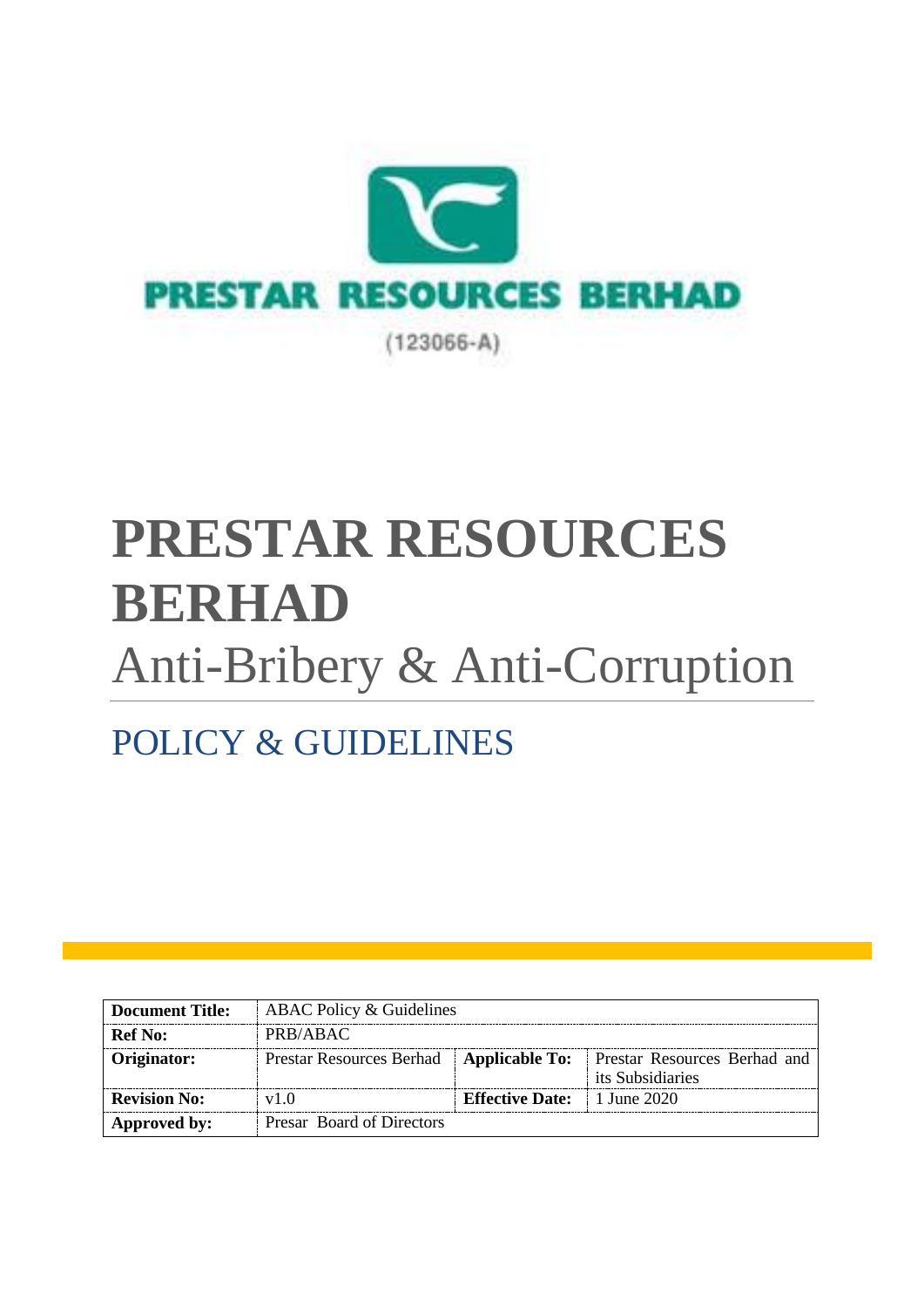

#### **Table of Contents**

| 1.0   |  |
|-------|--|
| 1.1.  |  |
| 1.2.  |  |
| 2.0   |  |
| 2.1.  |  |
| 2.2.  |  |
| 2.3.  |  |
| 2.4.  |  |
| 2.5.  |  |
| 2.6.  |  |
| 2.7.  |  |
| 2.8.  |  |
| 2.9.  |  |
| 2.10. |  |
| 2.11. |  |
| 2.12. |  |
| 2.13. |  |
| 2.14. |  |
| 2.15. |  |
| 2.16. |  |
| 2.17. |  |
| 2.18. |  |
| 2.19. |  |
| 2.20. |  |
| 3.0   |  |
| 3.1.  |  |
| 3.2.  |  |
| 3.3.  |  |
| 3.4.  |  |
| 3.5.  |  |
| 4.0   |  |
| 5.0   |  |
| 5.1.  |  |
| 5.2.  |  |
| 5.3.  |  |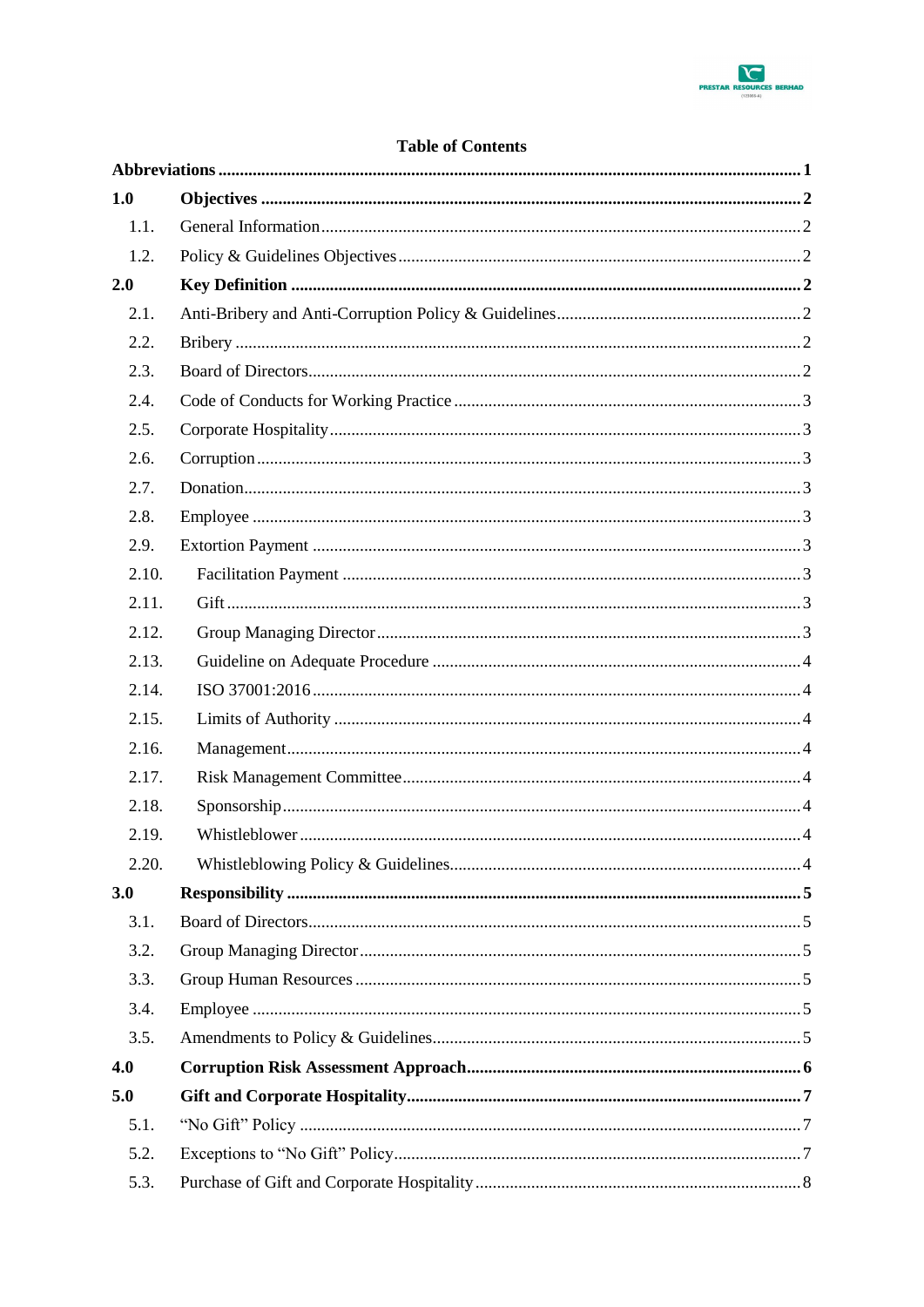

| 5.4.        |                                                                        |  |
|-------------|------------------------------------------------------------------------|--|
| 5.5.        |                                                                        |  |
| 6.0         |                                                                        |  |
| 6.1         |                                                                        |  |
| 7.0         |                                                                        |  |
| 7.1.        |                                                                        |  |
| 7.2.        |                                                                        |  |
| 8.0         |                                                                        |  |
| 8.1.        |                                                                        |  |
| 8.2.        |                                                                        |  |
| 8.3.        |                                                                        |  |
| 8.4.        |                                                                        |  |
| 9.0         | Reporting Procedures on Suspected Bribery or Corruption Activities  14 |  |
| 9.1.        |                                                                        |  |
| 9.2.        |                                                                        |  |
| <b>10.0</b> |                                                                        |  |
| <b>11.0</b> |                                                                        |  |
| 12.0        |                                                                        |  |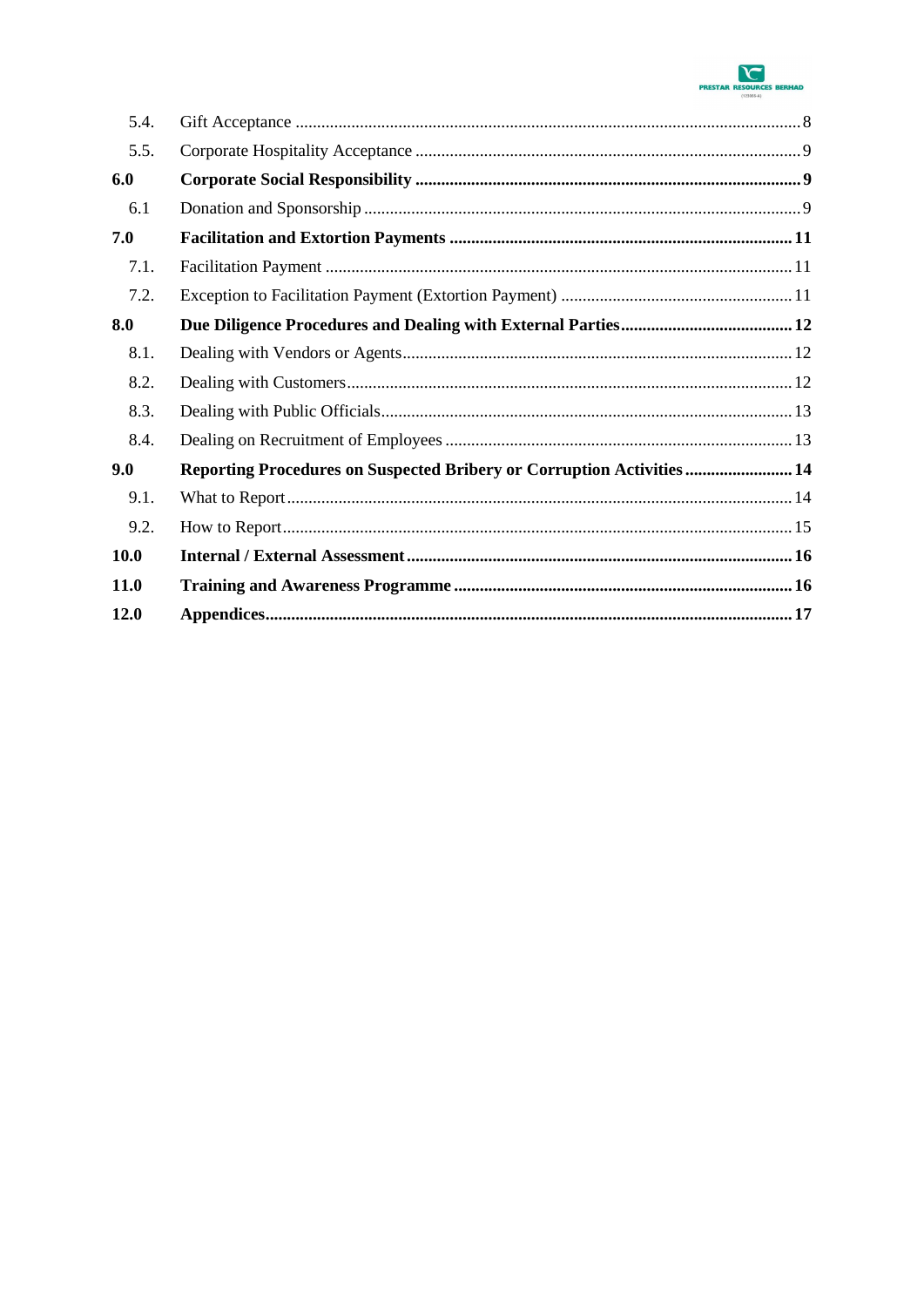

### <span id="page-3-0"></span>**Abbreviations**

In this Policy & Guidelines, the following abbreviations shall have the following meaning unless otherwise stated:

| ABAC       | Anti-Bribery and Anti-<br>Corruption     | <b>GHR</b>  | Group Human Resources &<br>Administration Manager / Assistant<br>General Manager / General Manager |
|------------|------------------------------------------|-------------|----------------------------------------------------------------------------------------------------|
| <b>BOD</b> | <b>Board of Directors</b>                | HR.         | Human Resource                                                                                     |
| CoC        | Code of Conducts for Working<br>Practice | <b>LOA</b>  | Limit of Authority                                                                                 |
| <b>CSR</b> | Corporate Social Responsibility          | <b>MACC</b> | Malaysian Anti-Corruption<br>Commission                                                            |
| ERM        | <b>Enterprise Risk Management</b>        | <b>RMC</b>  | <b>Risk Management Committee</b>                                                                   |
| GMD        | <b>Group Managing Director</b>           | <b>SSM</b>  | Suruhanjaya Syarikat Malaysia                                                                      |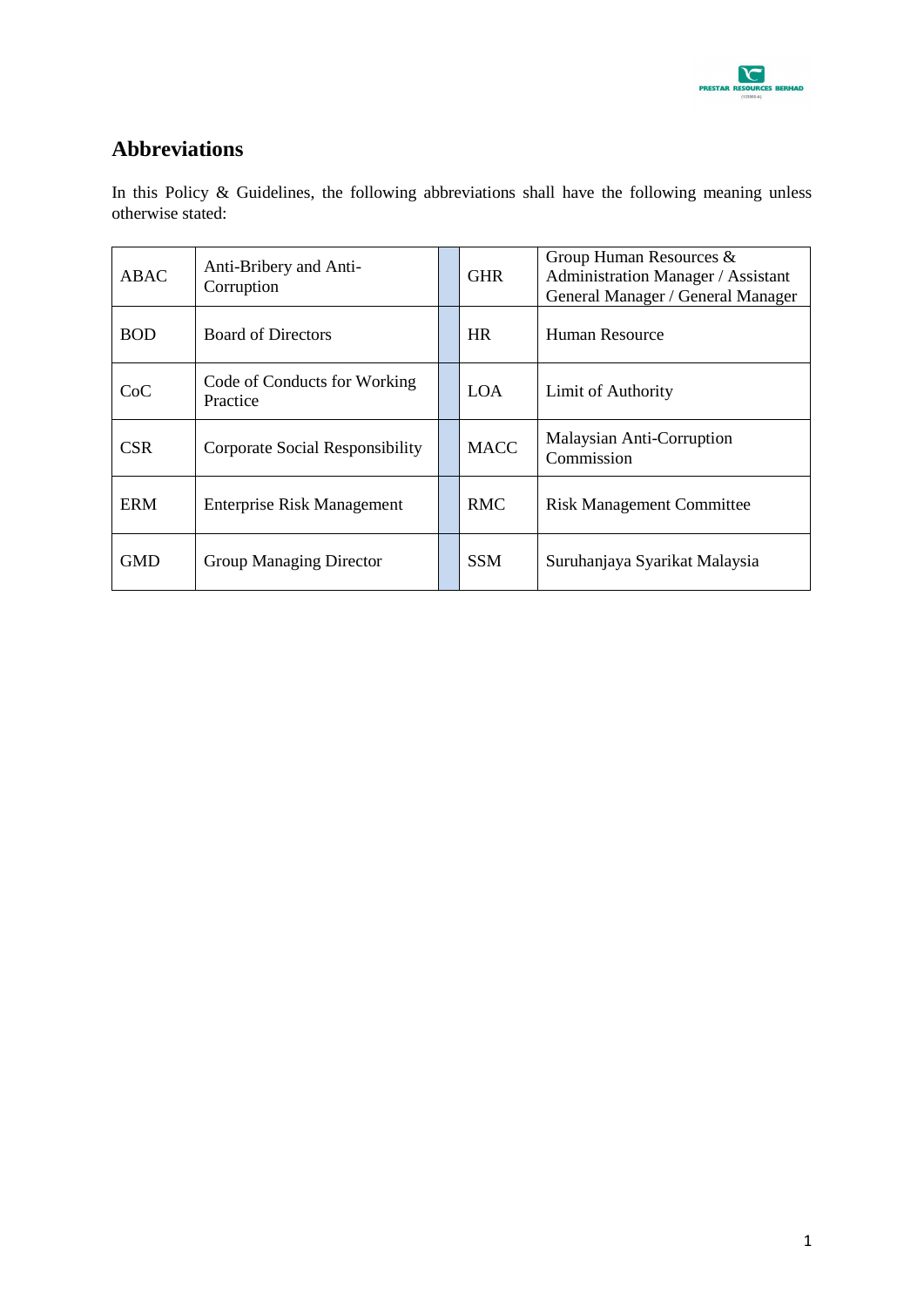

#### <span id="page-4-1"></span><span id="page-4-0"></span>**1.0 Objectives**

#### **1.1. General Information**

The Anti-Bribery & Anti-Corruption ("ABAC") Policy & Guidelines (hereinafter referred to as "Policy & Guidelines") defines the policies and procedures for Prestar Resources Berhad ("Prestar") and its subsidiaries (collectively known as "Prestar Group" or "the Group"). Rules (including Circulars and Letters) from the regulators shall automatically supersede the existing operating policies and procedures herein stated.

The Policy & Guidelines are applicable to the following stakeholders:

- a. Directors of Prestar, both executive and non-executive, unless otherwise stated in this Policy & Guidelines;
- b. every employee within the Group; and
- c. suppliers, sub-contractors, consultants, agents, representatives and others performing work or services for or on behalf of the Group.

It is the intention of Board of Directors ("BOD") of Prestar to ensure that these procedures serve as our commitment to prohibit bribery and corruption in the business conduct within the Group.

#### <span id="page-4-2"></span>**1.2. Policy & Guidelines Objectives**

The main objectives of this Policy & Guidelines are as follows:

- To ensure the policies and guidelines / practices are oriented towards embedding ABAC stance organisation wide, with guidance from Guideline on Adequate Procedures and requirements of Malaysian Anti-Corruption Commission ("MACC") Act 2009, introduced via Section 4 of the MACC (Amendment) Act 2018;
- To ensure adequate and standardised ABAC policies and guidelines are consistently applied throughout the Group by all relevant staff; and
- To ensure that business operations within the Group are strictly adhering to the ABAC Policy & Guidelines.

#### <span id="page-4-4"></span><span id="page-4-3"></span>**2.0 Key Definition**

#### **2.1. Anti-Bribery and Anti-Corruption Policy & Guidelines**

This refers to the ABAC Policy & Guidelines established by Prestar.

#### <span id="page-4-5"></span>**2.2. Bribery**

ISO 37001:2016 defines bribery as offering, promising, giving, accepting or soliciting of an undue advantage of any value (which could be financial or non-financial), directly or indirectly, and irrespective of location(s), in violation of applicable law, as an inducement or reward for a person acting or refraining from acting in relation to the performance of that person's duties.

#### <span id="page-4-6"></span>**2.3. Board of Directors**

This refers to as the BOD of Prestar.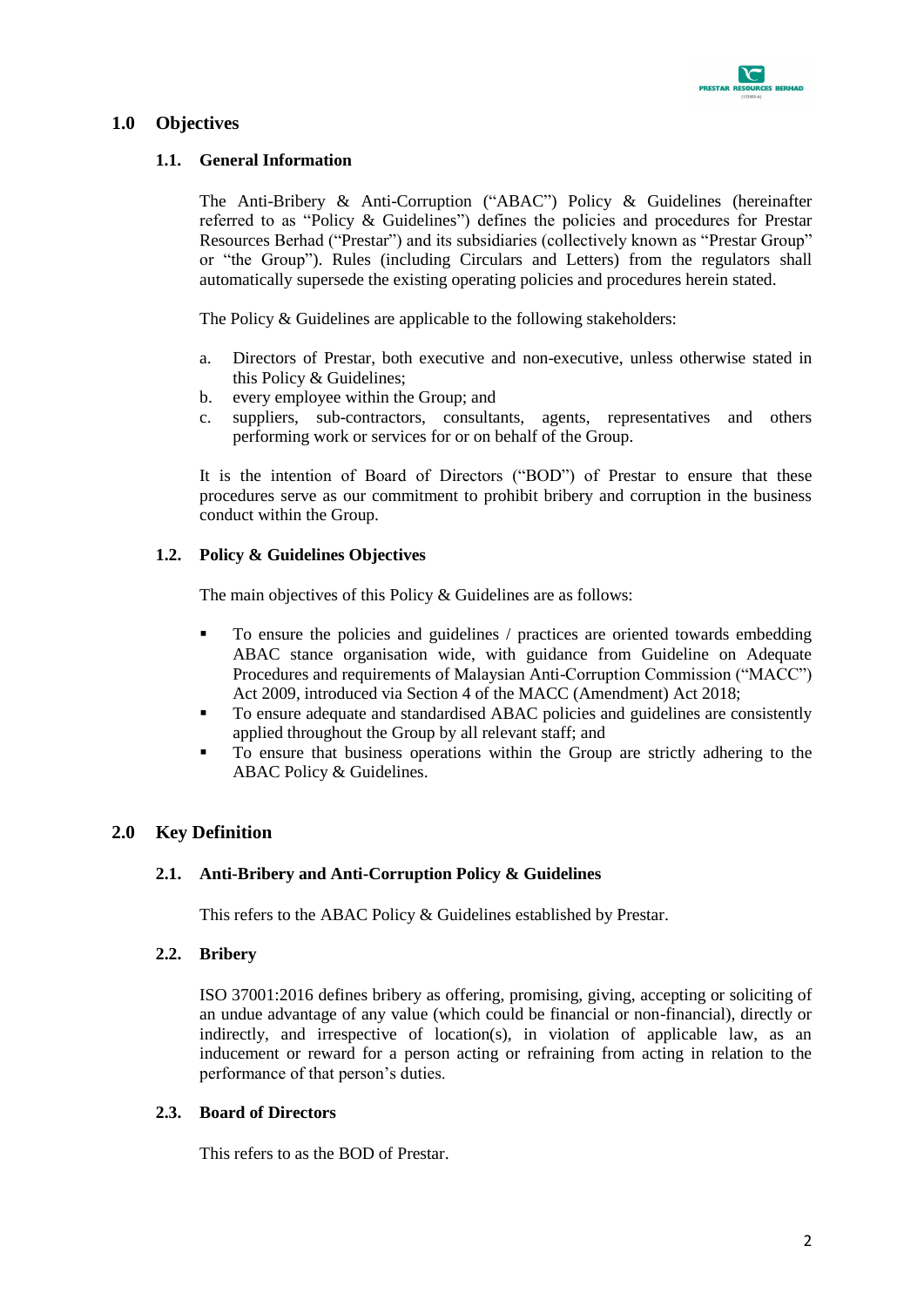

#### <span id="page-5-0"></span>**2.4. Code of Conducts for Working Practice**

This refers to as the formalised work and business ethics enforced within the Group.

#### <span id="page-5-1"></span>**2.5. Corporate Hospitality**

This refers to any considerate care of guests offered in the manner that complete expenses are borne by the company itself. This includes refreshments, accommodation and entertainment at a restaurant, hotel, club, resort and other venue.

#### <span id="page-5-2"></span>**2.6. Corruption**

The MACC Act 2009 defines corruption as the act of giving or receiving of any gratification or reward in the form of cash or in-kind of high value for performing a task in relation to his/her job description.

#### <span id="page-5-3"></span>**2.7. Donation**

This refers to the gift given out by the Group for charity, humanitarian aid or to support local community welfare, whether in-kind or by way of financial contribution.

#### <span id="page-5-4"></span>**2.8. Employee**

This refers to any person who is in the employment of the Group, but not limited to executives and non-executives, contract employees.

#### <span id="page-5-5"></span>**2.9. Extortion Payment**

This refers to money that is forcibly extracted from the Group or its employee by real or perceived threat to health, safety and liberty and is outside the scope of ABAC.

#### <span id="page-5-6"></span>**2.10. Facilitation Payment**

This refers to illegal or unofficial payment made in return for services that the Group is legally entitled to receive without making such payment. For example, a payment made to government official or a person with certifying/ approval function to expedite the necessary action in the capacity of abovementioned person.

#### <span id="page-5-7"></span>**2.11. Gift**

This refers to items given by the Group to a third party without the expectation of payment or benefit in return. For example, voucher, gift cards, Company branded product or promotional items, hamper, and festive gifts (i.e. mooncake, mandarin orange).

#### <span id="page-5-8"></span>**2.12. Group Managing Director**

Defined as the highest-ranking executive in a company, responsible for carrying out corporate polices established by the Board, acting as the main point of communication between the BOD and corporate operation.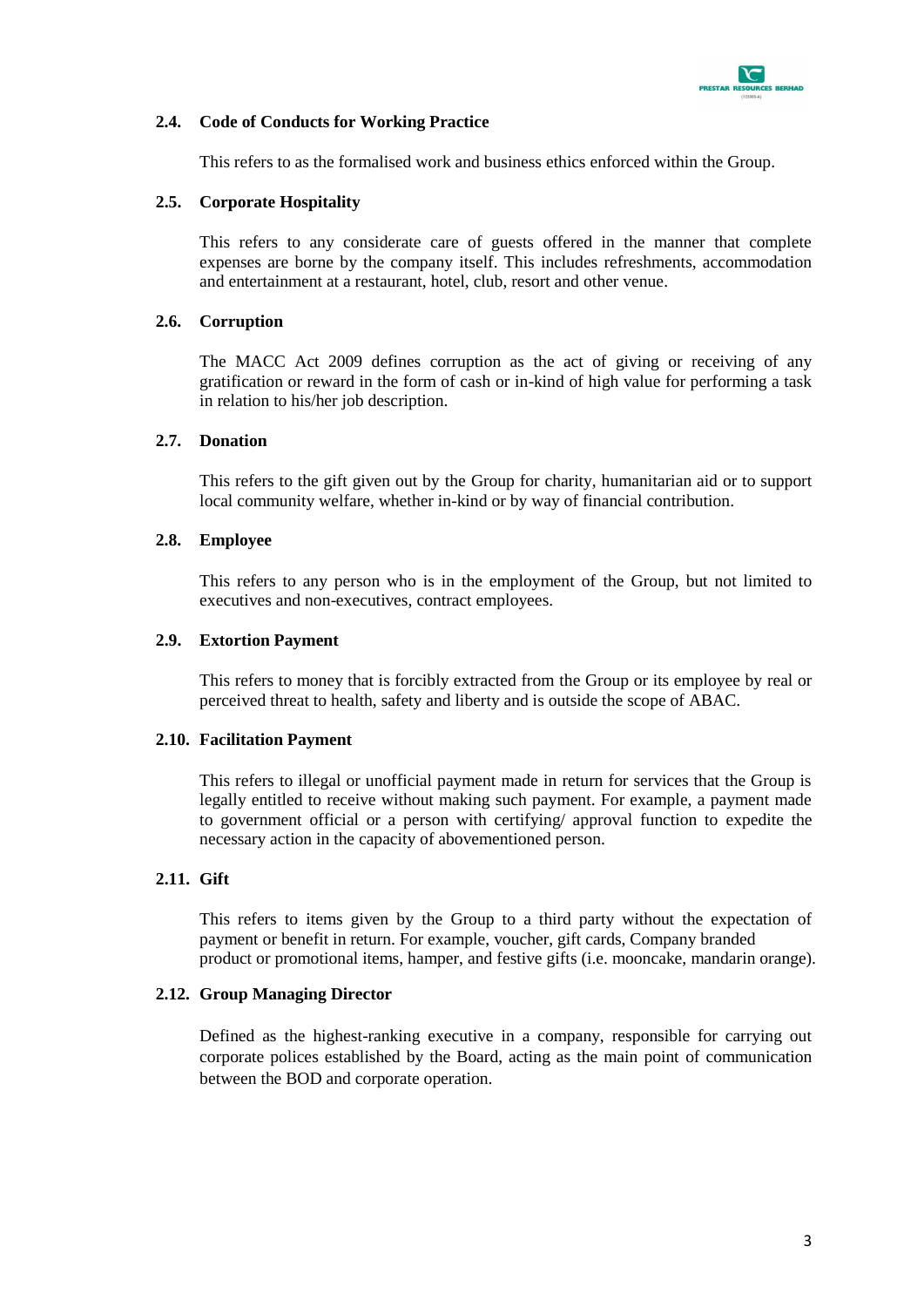

#### <span id="page-6-0"></span>**2.13. Guideline on Adequate Procedure**

This refers to the document issued by the Prime Minister's Department in December 2018, pursuant to Section 17A (4) and (5) of the MACC Act 2009.

#### <span id="page-6-1"></span>**2.14. ISO 37001:2016**

This refers to the international standards on requirements and guidance for establishing, implementing, maintaining, reviewing and improving an anti-bribery management system.

#### <span id="page-6-2"></span>**2.15. Limits of Authority**

This refers to the approved documents stipulating the approving authority and authority limits allowed for the Board and management at Prestar.

#### <span id="page-6-3"></span>**2.16. Management**

This refers to the management team of the Group, includes all Senior Management and Heads of Department.

#### <span id="page-6-4"></span>**2.17. Risk Management Committee**

This refers to the Risk Management Committee ("RMC") of Prestar, providing oversight of ERM and corruption risk assessment of the Group.

#### <span id="page-6-5"></span>**2.18. Sponsorship**

This refers to support, either financially or by way of product and/ or services for an event or activities organised by a profit/ non-profit organisation, local communities, government departments or agencies, primarily aimed at raising awareness about the Group profile.

#### <span id="page-6-6"></span>**2.19. Whistleblower**

This refers to a person (internal or external) raising or reporting concerns of wrongful activities or wrongdoings as defined in the Whistleblowing Policy & Guidelines Document of Prestar.

#### <span id="page-6-7"></span>**2.20. Whistleblowing Policy & Guidelines**

This refers to the Whistleblowing Policy & Guidelines of Prestar, applicable to the Group.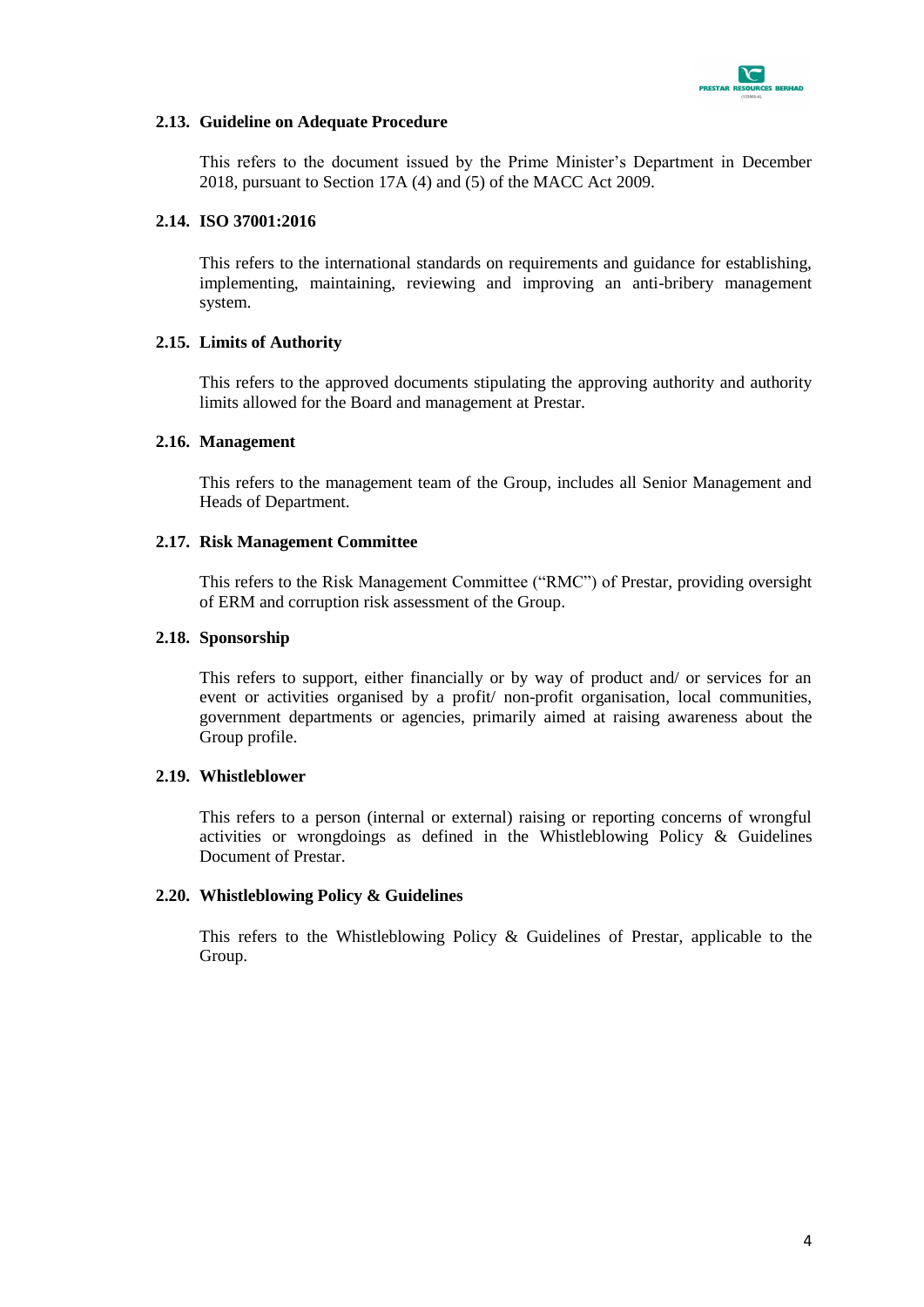

#### <span id="page-7-1"></span><span id="page-7-0"></span>**3.0 Responsibility**

#### **3.1. Board of Directors**

- a. Sets commitment towards prohibition of bribery and corruption in the business conduct within the Group;
- b. Approves the ABAC Policy & Guidelines;
- c. Ensures the alignment of ABAC Policy & Guidelines to the strategy of the Group;
- d. Maintains oversight on ABAC governance, ensuring that best practices of ABAC management system is established, implemented, maintained and reviewed to adequately address the Group's bribery and corruption risks, including the Policy & Guidelines; and
- e. Promotes appropriate ABAC culture within the Group.

#### <span id="page-7-2"></span>**3.2. Group Managing Director**

- a. Provides overall direction on the establishment, implementation and periodic review of ABAC Policy & Guidelines;
- b. Ensures the integration of ABAC Policy & Guidelines requirements into key organisation functions such as human resource management, procurement and finance, and enhance the underlying controls on these key functions so as to support ABAC Policy & Guidelines requirements:
- c. Supports the resource allocation and investment in a robust and effective ABAC Policy & Guidelines;
- d. Supports adequate training and awareness programmes for the employees of the Group;
- e. Communicates on the ABAC Policy & Guidelines, both internally and externally;
- f. Promotes appropriate ABAC culture within the Group; and
- g. Support other relevant management personnel in preventing and detecting bribery and corruption.

#### <span id="page-7-3"></span>**3.3. Group Human Resources**

- a. Ensures that the ABAC Policy & Guidelines are adhered to within the Group;
- b. Reports on non-compliance cases to the RMC, including follow-up action status on the said cases;
- c. Attends to inquiries about Prestar's ABAC Policy & Guidelines and its practices within the Group; and
- d. Facilitates the corruption risk assessment periodically.

#### <span id="page-7-4"></span>**3.4. Employee**

- a. Executes the ABAC Policy & Guidelines, including enhancement of underlying controls on affected functions under his/ her responsibility, as elaborated in this Policy & Guidelines;
- b. Adheres to the requirement of the ABAC Policy & Guidelines; and
- c. Reports on suspected bribery or corruption via the whistleblowing channel of Prestar.

#### <span id="page-7-5"></span>**3.5. Amendments to Policy & Guidelines**

If there is any requirement to update, improve, and / or amendments made to this Policy & Guidelines, proposed changes shall be submitted for authorisation and for approval by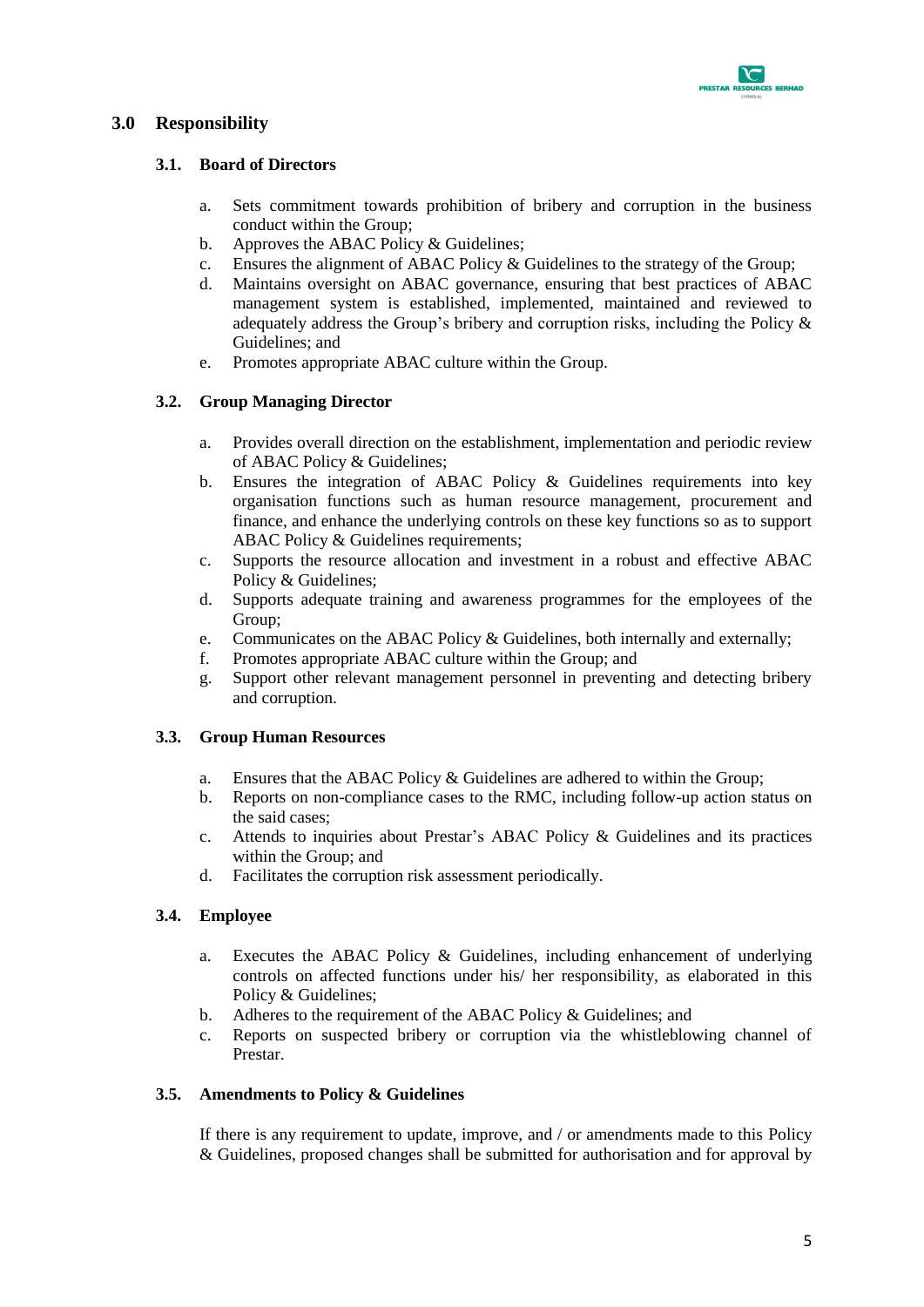

the BOD. Key information on addition of new policy / procedure and deletion or variation of existing policy / procedures shall be indicated for version control purpose.

#### <span id="page-8-0"></span>**4.0 Corruption Risk Assessment Approach**

a. Prestar had established a Corruption Risk Management Framework guided by ISO 37001:2016 and Guidelines on Adequate Procedures. The framework outlines the governance, structure and policies, assessment process, and integration of risk management into the Group operations activities to promote continuous monitoring on the corruption risk identified. The corruption risk assessment process is depicted in the diagram below:



- b. The BOD, through the RMC, shall oversee and ensure accountability of corruption risk identified with the corresponding controls to be implemented.
- c. The risk parameters (i.e. financial impact, customer relationship and reputation / media) are established to estimate the consequences of a risk, namely likelihood of occurrence and criticality of impact, based on Prestar's risk appetite.
- d. Risk Register is developed to capture potential corruption scheme(s), possible root causes, existing key controls and impact are maintained for the Group. The risks are then evaluated based on the likelihood of occurrence and criticality of impact (i.e., Low, Medium, High and Extreme) to provide a basis for Management in strategic decisionmaking process and mitigation of corruption risks.
- e. RMC of Prestar shall conduct regular risk assessment i.e. on an annual basis and/or when there is a change in law or circumstance of the business to ensure the identified corruption risks are remains relevant and adequate mitigating controls are discussed and implemented.
- f. Specific anti-corruption plan shall be identified by the respective Heads of Department and reported to the GMD / GHR for review and monitoring.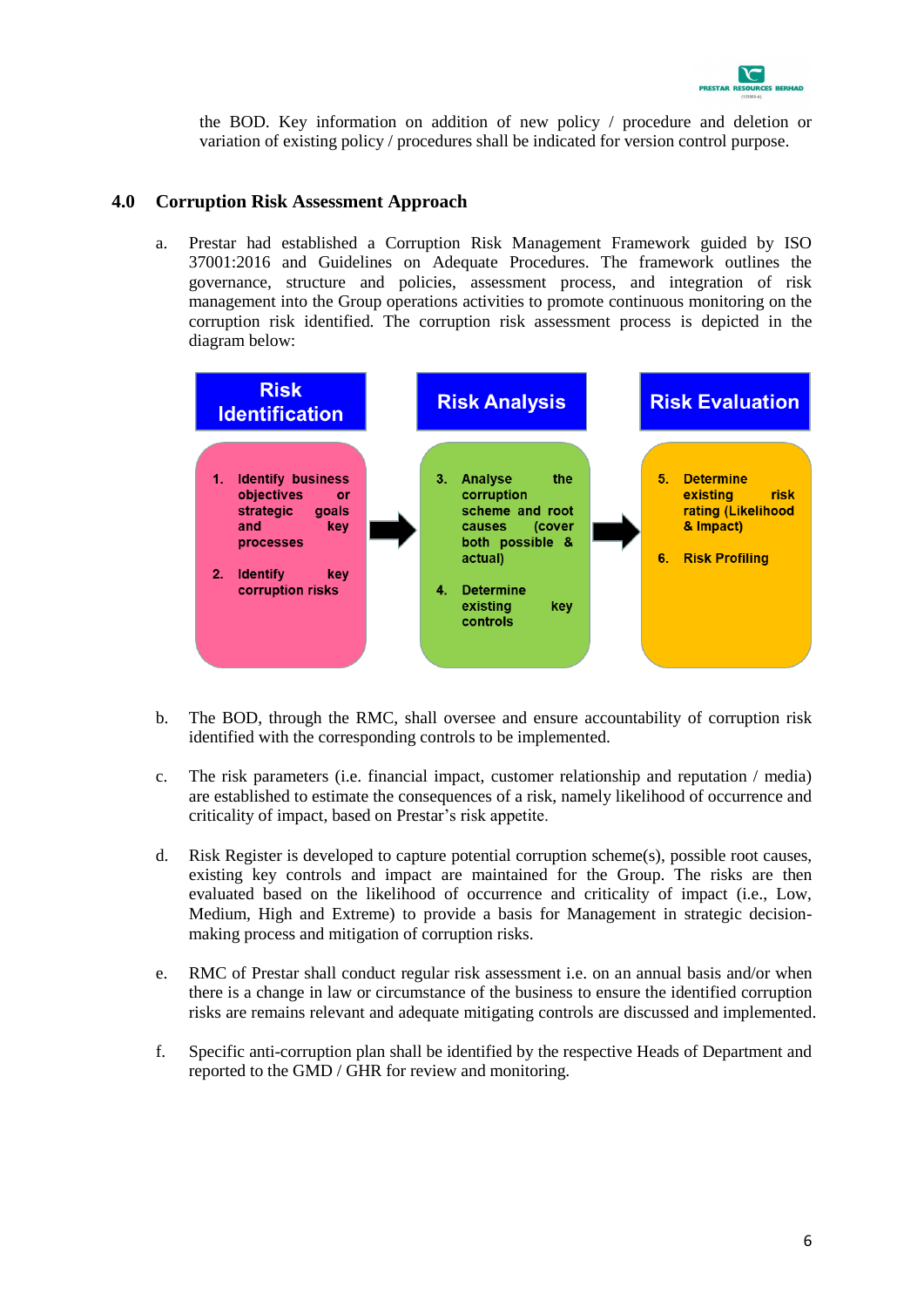

#### <span id="page-9-0"></span>**5.0 Gift and Corporate Hospitality**

Prestar recognises the importance of gift and corporate hospitality giving/ acceptance, donation and sponsorship activities to maintain good rapport with its vendors, customers and government officials. The policies and procedures set out below are to safeguard the Group's reputation and to protect its employee from allegation of soliciting bribe, corruption or exercising undue influence on external party(s) for personal gain.

#### <span id="page-9-1"></span>**5.1. "No Gift" Policy**

- a. Prestar has adopted a "No Gift" policy whereby, subject only to certain narrow exceptions, Prestar employees and directors (executive and non-executive), family members or agents acting for or on behalf of Prestar employees, directors or their family members are prohibited from, directly or indirectly, receiving or providing gifts.
- b. Prestar requires all employees and directors to abide by this policy to avoid conflict of interest or the appearance of conflict of interest for either party in on-going or potential business dealings between Prestar and external parties as a gift can be seen as a bribe that may tarnish Prestar's reputation or be in violation of anti-bribery and corruption laws.

It is the responsibility of employees and directors to inform external parties involved in any business dealings with Prestar that the Company practices a "No Gift" policy and to request the external party's understanding for and adherence with this policy.

#### <span id="page-9-2"></span>**5.2. Exceptions to "No Gift" Policy**

Although generally Prestar practices a "No Gift" policy, there are certain exceptions to the general rule whereby the receiving and provision of gifts are permitted in the following situations:

- Exchange of gifts at the company-to-company level (e.g. gifts exchanged between companies as part of an official company visit/courtesy call and thereafter said gift is treated as company property);
- Gifts from company to external institutions or individuals in relation to the company's official functions, events and celebrations (e.g. commemorative gifts or door gifts offered to all guests attending the event);
- Gifts from Prestar to employees and directors and/or their family members in relation to an internal or externally recognised Company function, event and celebration (e.g. in recognition of an employee's/director's service to the Company);
- Token gifts of nominal value normally bearing the Prestar or company's logo or (e.g. t-shirts, pens, diaries, calendars and other small promotional items) that are given out equally to members of the public, delegates, customers, partners and key stakeholders attending events such as conferences, exhibitions, training, trade shows etc. and deemed as part of the company's brand building or promotional activities; and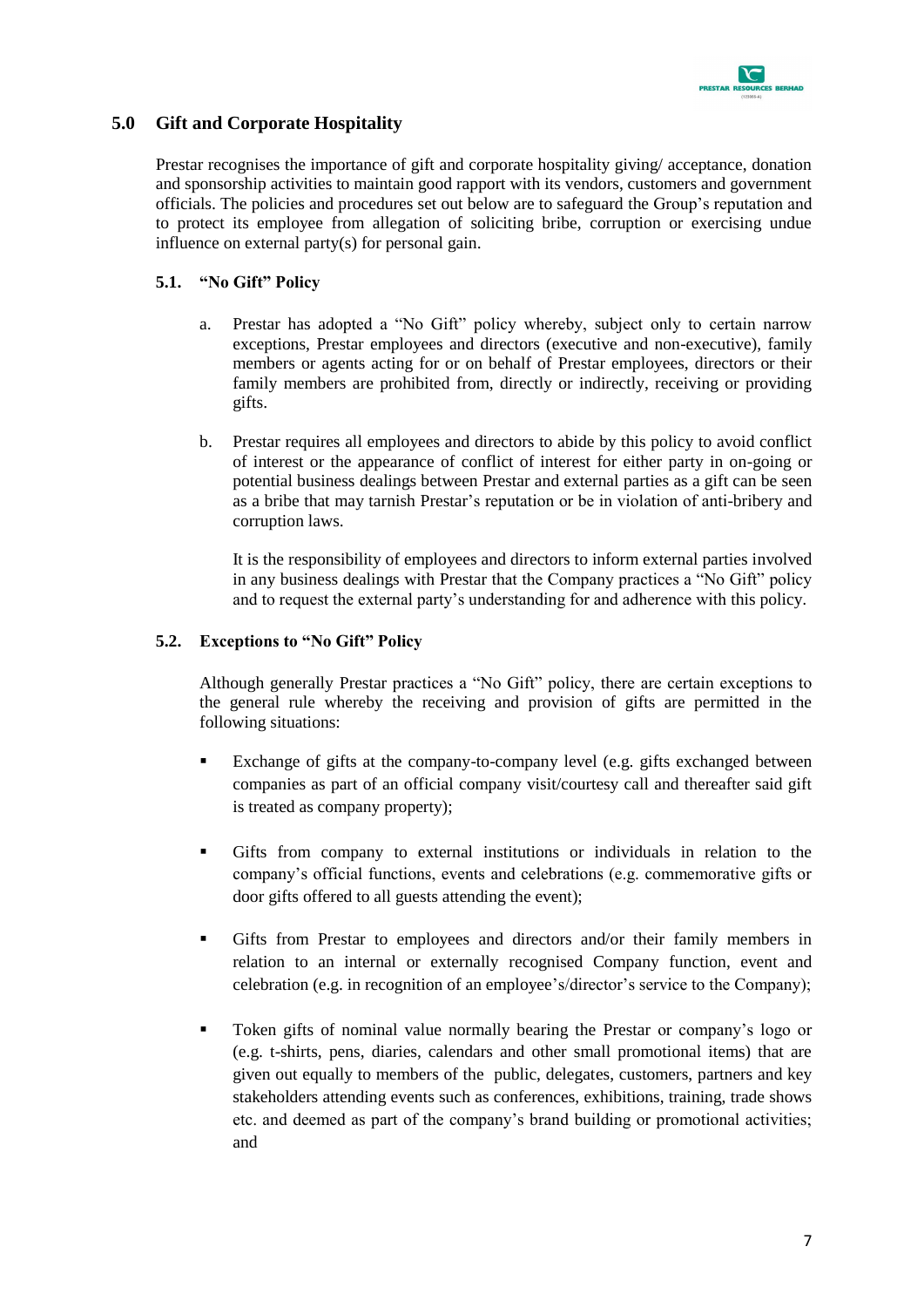

 Gifts to charitable organisations or the equivalent who have no business dealings with Prestar (e.g. monetary gifts or gifts in-kind to charitable organisations).

#### <span id="page-10-0"></span>**5.3. Purchase of Gift and Corporate Hospitality**

- a. Purchase requisition pertaining gift and corporate hospitality for the private sector shall be a reasonable amount. Such gifts and corporate hospitality shall fulfil **ALL** the following conditions prior to approval:
	- i. They are intended to maintain good rapport with the vendors/ customers of the Group;
	- ii. They are limited, customary and lawful under the circumstances;
	- iii. They do not have or perceived to be affecting action(s) or decision(s) of the receiving party;
	- iv. There shall be no expectation of any specific favour, benefit or advantages from the intended recipients;
	- v. There shall not be any corrupt/ criminal intent; and
	- vi. The giving out of gift or corporate hospitality shall be transparent.
- b. Any purchase of **gift** or **corporate hospitality** [*subject to the fulfillment of condition as stipulated in Clause 5.2 and Clause 5.3(a)*] requires approval based on the *Limits of Authority SOP* of Prestar.
- c. Approval from the authorised personnel can be arranged through telephone messages / emails or formal requests. The records must be kept and maintained by the Accounts and/or HR department.
- d. Purchase requisition pertaining to gift and corporate hospitality for government official from the public sector, it shall be restricted to statutory limit of the respective countries. However, gift in the form of cash or cash equivalent shall never be given or offered to any public or government officials.
- e. Purchase requisition on gift or corporate hospitality shall follow the basic principles of transparency declaration and be recorded. **ALL** gifts and corporate hospitality to be given, shall be recorded in the Gift & Corporate Hospitality Register, indicated with the purpose of requisition, including client or vendor name or representative details.
- f. In the event of any dispute between any internal practice, existing policy and or procedure already imbedded within the constitution of the organisation prior to the commencement of this ABAC Policy & Guidelines. All disputes on **limits** set in Section 5 of this ABAC Policy & Guidelines shall prevail over all other documentation.

#### <span id="page-10-1"></span>**5.4. Gift Acceptance**

- a. Under no circumstances that an employee of the Group shall receive or soliciting for personal gift from an external party.
- b. Although the general principle is to immediately refuse or return such gifts, accepting a gift on behalf of Prestar is allowed only in very limited circumstances, whereby refusing the gift is likely to seriously offend and may sever Prestar's business relationship with the Third Party. However, in no circumstances may an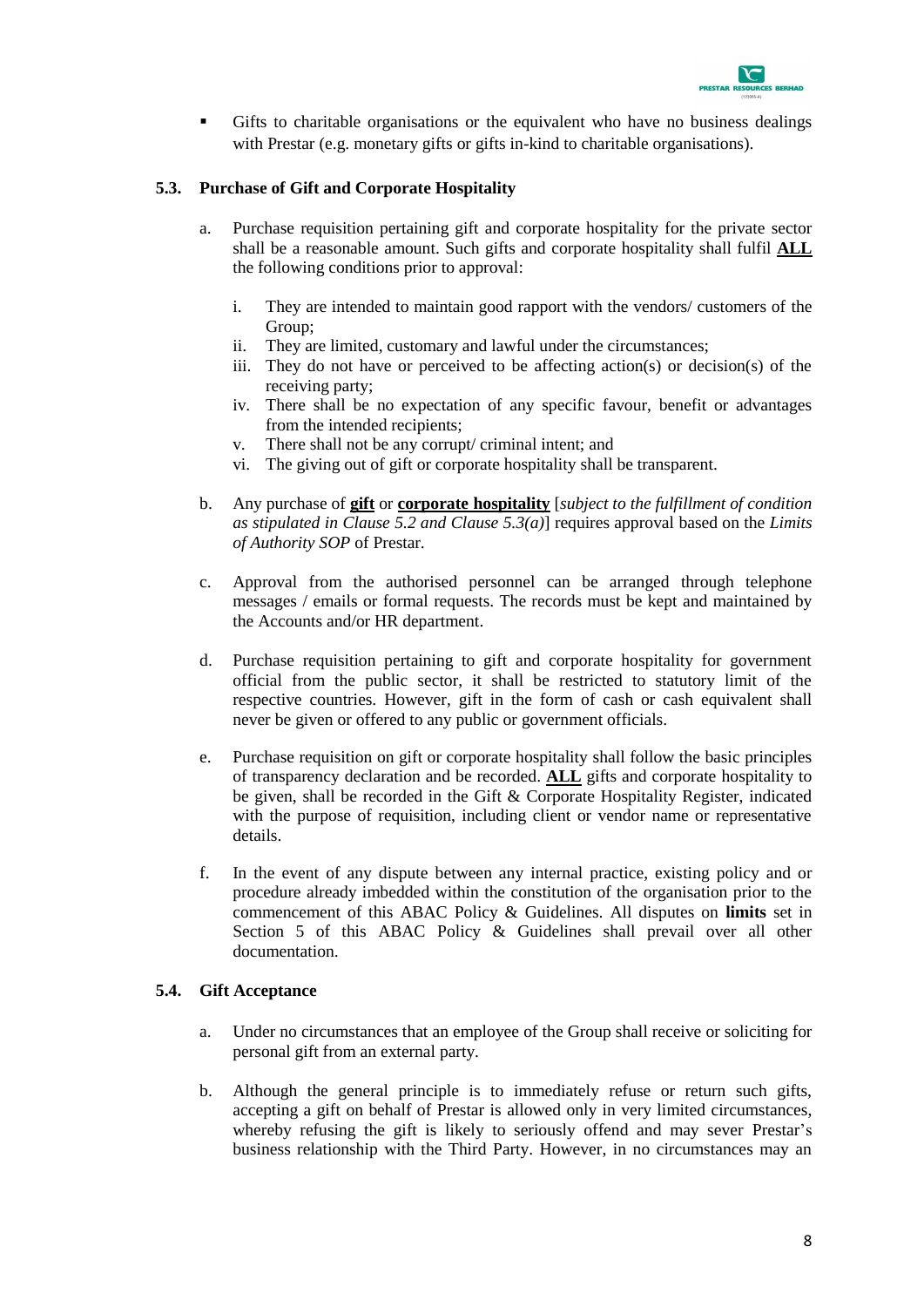

employee, director or his/her family/household members accept gifts in the form of cash or cash equivalent.

- c. Any gifts received by an employee of the Group shall be subjected to approval from the following appropriate authorised personnel as stipulated in Clause 5.3(b). The limits per transaction shall be restricted to the value of gifts received by vendors / agents / customers.
- d. **ALL** gifts received from external party(s) requires declaration to the Human Resource ("HR") Department using the Gift & Corporate Hospitality Register, and report to GMD every six months or a shorter period, if the need arises for his review.

#### <span id="page-11-0"></span>**5.5. Corporate Hospitality Acceptance**

- a. Employees of the Group shall exercise proper care and judgment prior to accepting entertainment from external party. This is vital to safeguard the Group's reputation and to protect its employee from allegation of soliciting bribe or corruption.
- b. Any corporate hospitality received by an employee of the Group shall be subjected to approval from the following appropriate authorised personnel as stipulated in Clause 5.3(b). The limits per transaction shall be restricted to the value of corporate hospitality received by vendors / agents / customers.
- c. **ALL** corporate hospitality received from external party(s) requires declaration to the HR Department using the Gift & Corporate Hospitality Register, and be reviewed by the GMD every six months or a shorter period, if the need arises for his review.

#### <span id="page-11-1"></span>**6.0 Corporate Social Responsibility**

- a. Given the nature of Prestar's business, government agencies or local authority bodies may request for sponsorship and/ or donations in respect of CSR events. As part of Prestar's commitment to corporate social responsibility and sustainable development, as a general matter, Prestar provides such assistance in appropriate circumstances and in an appropriate manner.
- b. Such requests shall be examined for legitimacy and not be made to improperly influence a business outcome. The proposed recipient shall be a legitimate organisation and appropriate due diligence shall be conducted in particular to ascertain whether any public officials are affiliated with the organisation. Any red flags shall be resolved before committing any funds to the programme. Even requests determined to be legitimate shall be carefully structured to ensure that the benefits reach their intended recipients.
- c. If any employees or Directors are in any doubt as to whether a charitable contribution or social benefit is appropriate, Management shall seek legal consultation accordingly.

#### <span id="page-11-2"></span>**6.1 Donation and Sponsorship**

- a. The Policy & Guidelines, in accordance with Prestar's commitment to contribute to the community coupled with its values of integrity and transparency, all sponsorships and donations shall comply with the following:
	- **Example 3** ensure such contributions are allowed by applicable laws;
	- obtain all the necessary internal and external authorisations;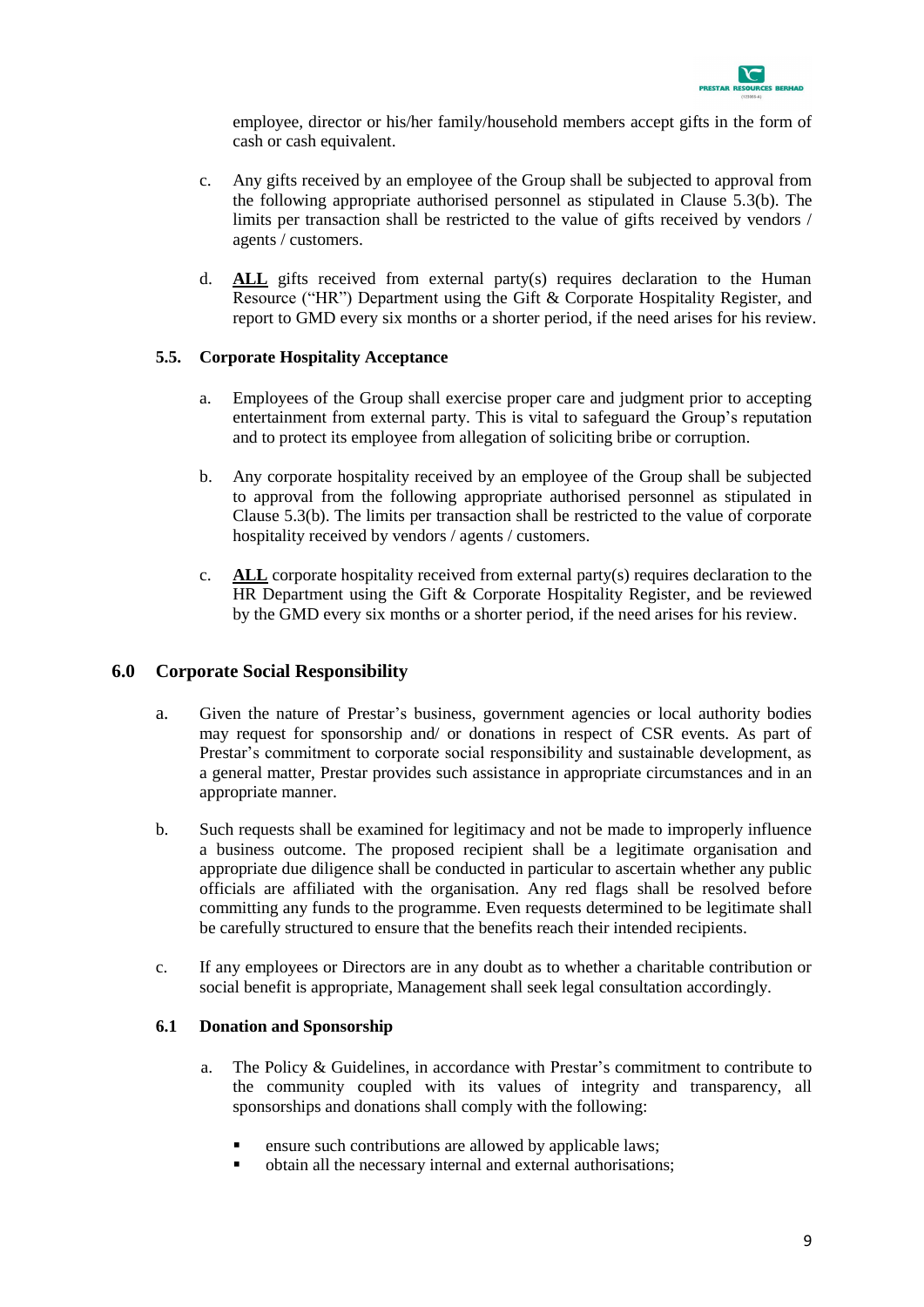

- be made to well established entities having an adequate organisational structure to guarantee proper administration of the funds;
- be accurately stated in the company's accounting books and records; and
- not to be used as a means to cover up an undue payment or bribery;

Examples of red flags to look out for are as follows:

- The proposed recipient /organisation have affiliations with a Public Official or their relatives are involved;
- The contribution is made on behalf of a Public Official;
- There is a risk of a perceived improper advantage for Prestar; or
- The proposed recipient is based in a high-risk country, the request comes from a high-risk country or the activity takes place in a high-risk country.
- b. Prestar requires employees to use good judgment and common sense in assessing the requests. When in doubt, employees shall seek for legal advice or escalate the matter to the GMD to determine the authenticity of such requests.
- c. **ALL** Corporate Social Responsibility ("CSR") related sponsorships and donations shall be made in accordance with Prestar's policies as stipulated in Clause 6.1(a) with prior approval based on the *Limits of Authority SOP* of Prestar.
- d. **ALL** donations and sponsorship payment shall be supported with an official letter of request from the requesting external party and proof of receipt.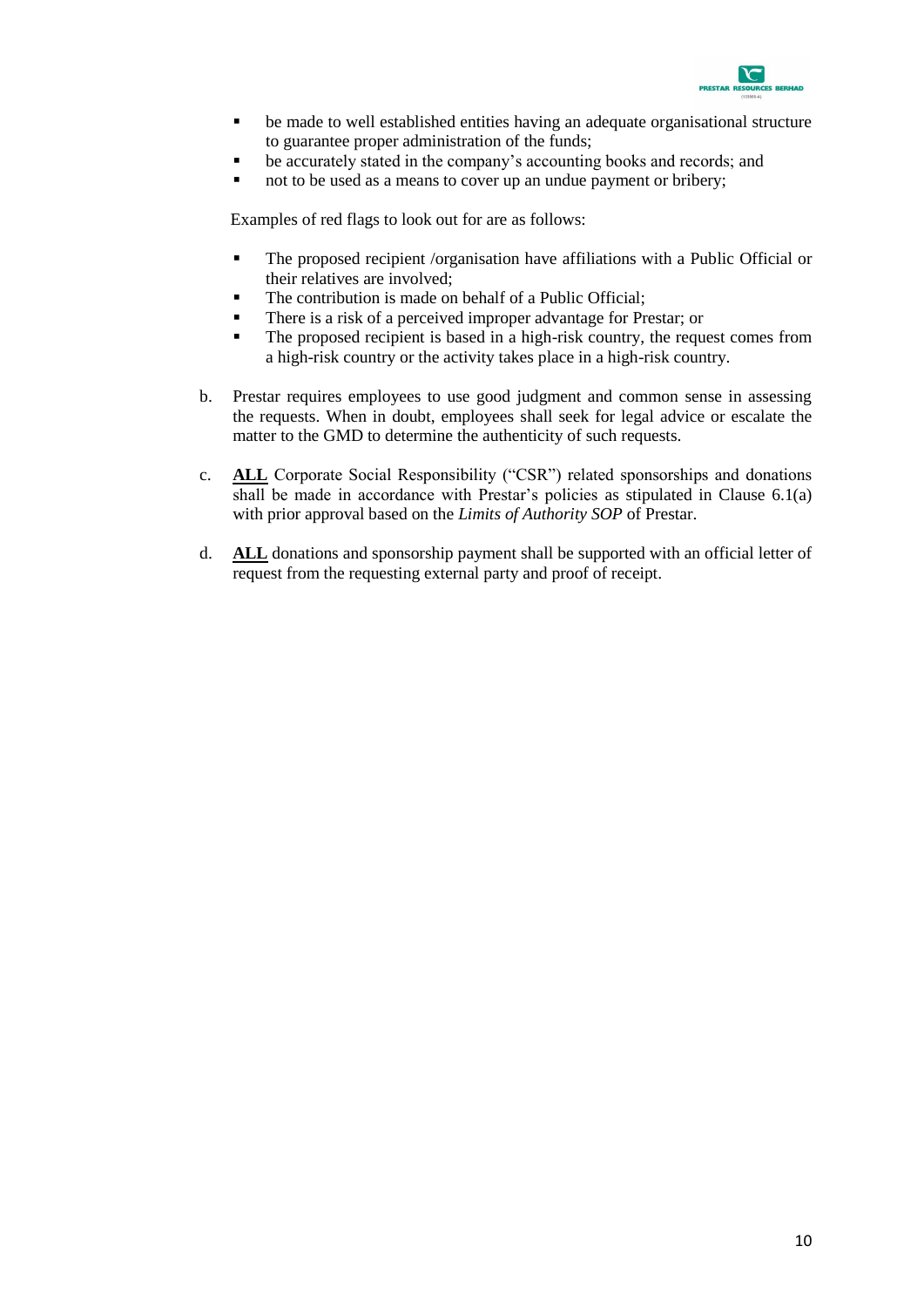

#### <span id="page-13-0"></span>**7.0 Facilitation and Extortion Payments**

- a. Facilitation payment to external party, in particular, government officials, is strictly prohibited as it is seen as a form of bribery and corruption. Extortion payment to external party, on the other hand, is not categorised as an illegal activity by legal means, as the health, safety and liberty of one is paramount.
- b. The GHR shall maintain a record of such event and report the payment to the relevant authority.

#### <span id="page-13-1"></span>**7.1. Facilitation Payment**

- a. Facilitation payment to external party, in particular, government officials, is strictly prohibited as it is seen as a form of bribery and corruption, unless it can be proven that such payment is legitimate and supported by an official receipt.
- b. Facilitation payment shall not be in any way or form be disguised or translated in personnel renumeration package.
- c. Subject to the fulfilment of criteria in Clause 7.1(a), facilitation payment request may be approved by the GMD / GED.

#### <span id="page-13-2"></span>**7.2. Exception to Facilitation Payment (Extortion Payment)**

- a. Extortion payment to any party shall not be made unless the employee(s) and or their families health, safety and or liberty are threatened.
- b. Subject to the fulfilment of criteria in Clause 7.2(a), extortion payment request may be approved by the GMD / GED.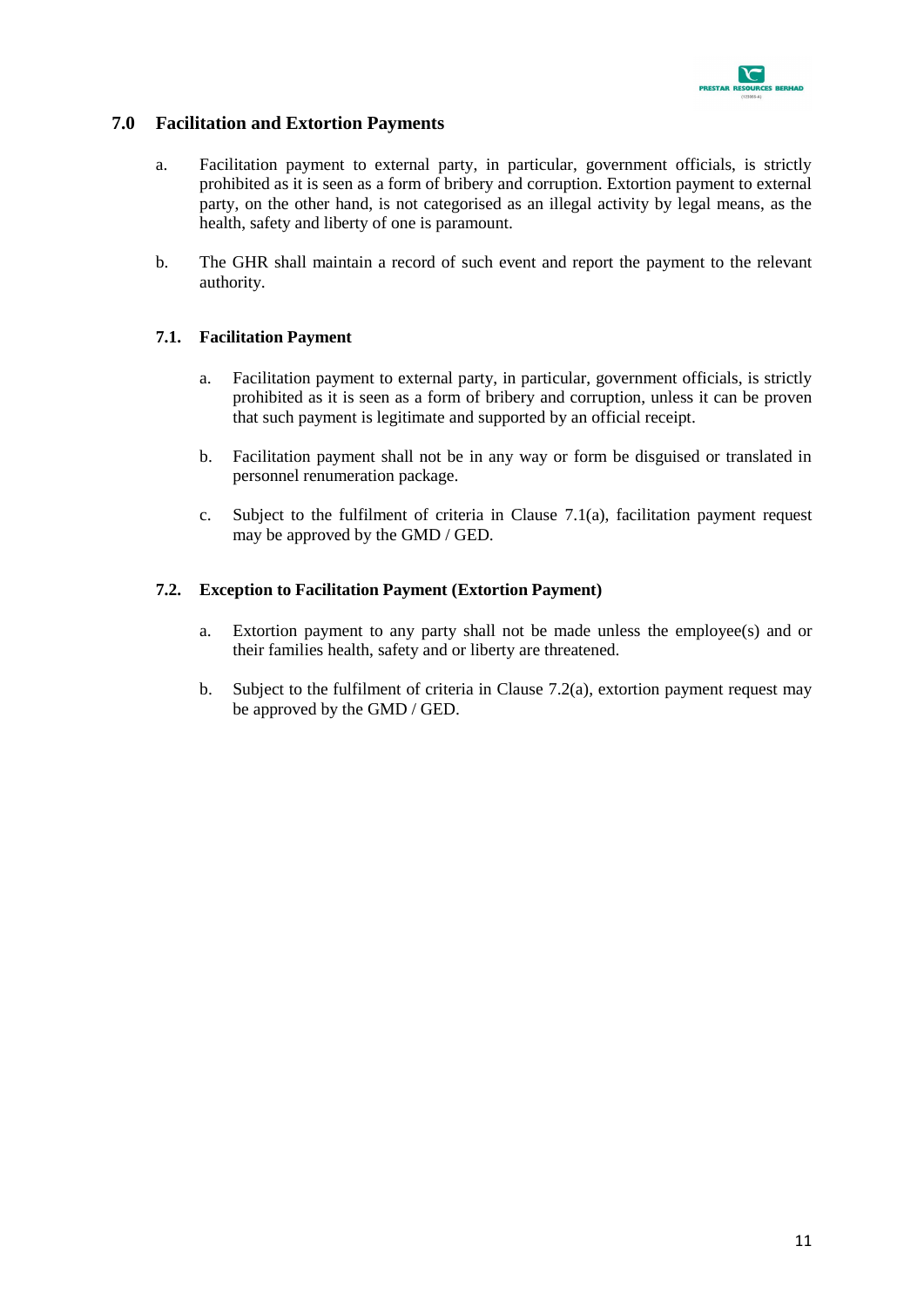

#### <span id="page-14-0"></span>**8.0 Due Diligence Procedures and Dealing with External Parties**

Prestar recognises the objective of due diligence procedures on customers, vendors and employees to evaluate the risk of bribery and corruption associated with these parties. This also serves as a basis for decision making, whether to accept or reject before entering into any contractual arrangement or business dealing.

Prestar Group shall require due diligence procedures to be applied on the key stakeholders below:

- i. Vendors or agents;
- ii. Customers; and
- iii. Employees.

#### <span id="page-14-1"></span>**8.1. Dealing with Vendors or Agents**

- a. Prestar is committed to uphold the highest standard of ethics and integrity in all aspects of its procurement activities by:
	- i. Adhering to the procurement policies and procedures;
	- ii. Avoiding dealing with any vendor, sub-contractors, or agents who known or reasonably suspected of corrupt practices;
	- iii. Ensuring that all new vendors/ sub-contractors/ agents are subject to background assessment and conflict of interest check prior to registration and acceptance;
	- iv. Communicating the Policy & Guidelines requirements to vendor, subcontractors or agents.
	- v. All contracts / agreement entered with vendors, sub-contractors or agents to incorporate a provision whereby Prestar retains right to audit third party compliance with the Policy & Guidelines; and
	- vi. All agents are required to acknowledge their adherence to the Policy & Guidelines requirements.
- b. The key components of vendor/ agent due diligence procedures cover the following but may vary depending on the circumstances:
	- i. Corporate profile;<br>ii. Company search
	- Company search via Suruhanjaya Syarikat Malaysia ("SSM") or equivalent authorities in the respective countries of operation;
	- iii. Financial background;
	- iv. Directorship;
	- v. Past records of criminal, bribery or corruption cases; and
	- vi. Potential conflict with existing employees or Director of the Group.
- c. The results and/ or any concern raised during this due diligence assessment shall be communicated to and with approval from the GM/ED/GED/GMD, whichever is applicable for the relevant company prior to entering into the relationship.

#### <span id="page-14-2"></span>**8.2. Dealing with Customers**

a. In ensuring that Prestar dealings with its customers complies with relevant rules, regulations and the Policy & Guidelines requirements, the safeguard procedures below are required: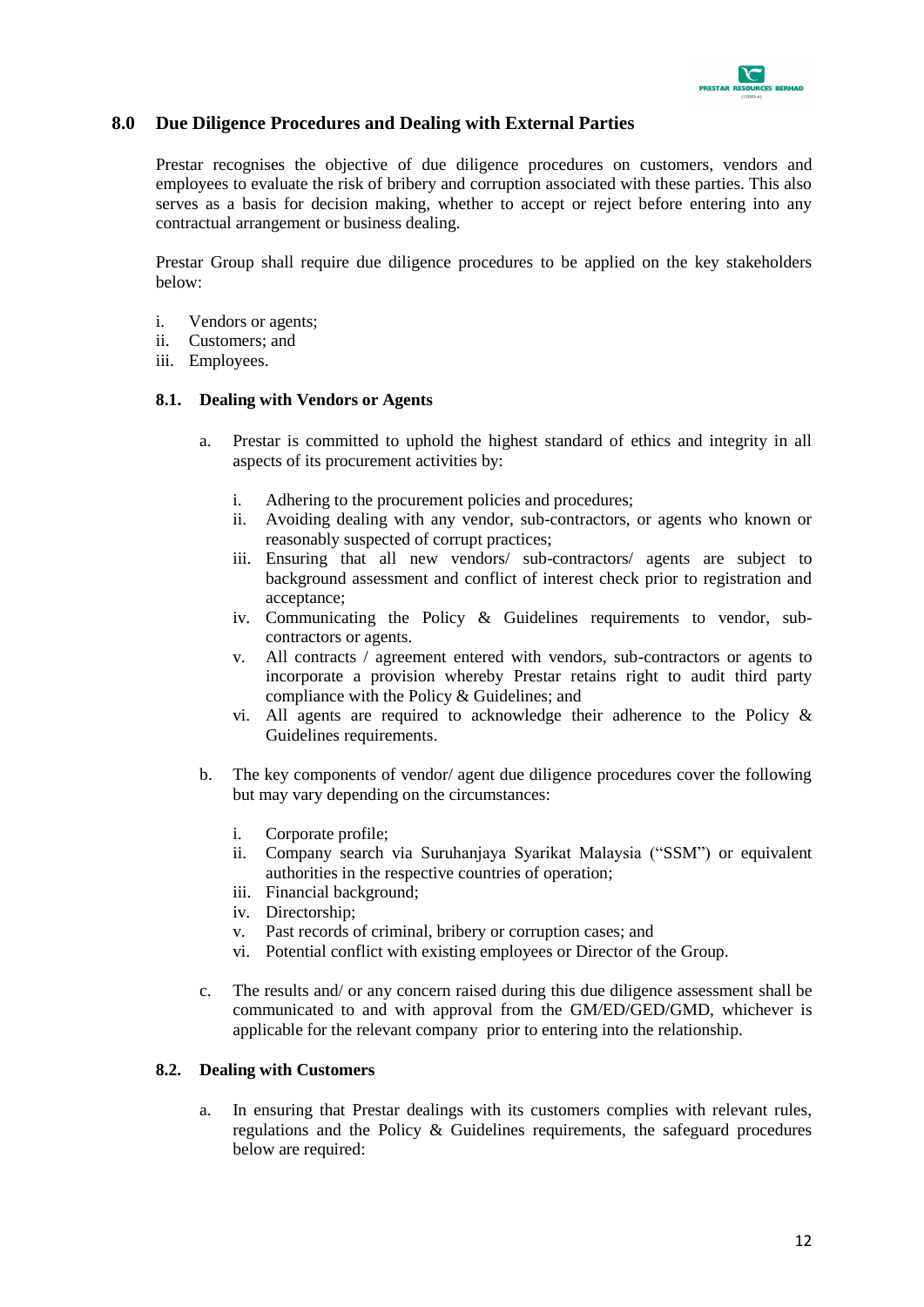

- i. All new customers are subject to background assessment and conflict of interest check prior to entering into a business dealing; and
- ii. A standard ABAC clause shall be included in all contracts / agreement entered with customers to enable the Company to terminate the contract in the event of any proven bribery or corruption activities.
- b. The key components of customers due diligence procedures cover the following but may vary depending on the circumstances:
	- i. Corporate profile;
	- ii. Company search via SSM or equivalent authorities in the respective countries of operation;
	- iii. Financial background;
	- iv. Directorship;
	- v. Past records of criminal, bribery or corruption cases; and
	- vi. Potential conflict with existing employees or Director of the Group.
- c. The results and/ or any concern raised during this due diligence assessment shall be communicated to the GM/ED/GED/GMD, whichever is applicable for the relevant company prior to entering into the relationship.

#### <span id="page-15-0"></span>**8.3. Dealing with Public Officials**

A 'public or government official' is defined as; which includes, without limitation, candidates for public office, officials of any political party, and officials of state-owned enterprises other than Prestar. Caution shall be exercised when dealing with public officials. Providing gift, entertainment or corporate hospitality to public officials or their family/ household members is generally considered a 'red flag' situation in most jurisdictions.

Prestar shall not provide non-business travel and hospitality for any government official or his/her family/household members without permission from the GM/ED/GED/GMD whichever is applicable for the relevant company and advice from lawyer,of necessary.

Prestar's policies and procedures on gift, entertainment and corporate hospitality shall also be abided by, copies of which can be obtained from the Company's website or HR Department.

If approval is given to provide gift, entertainment or corporate hospitality to public officials, the Management shall ensure that the value of gift, entertainment or corporate hospitality shall not exceed the statutory limit.

#### <span id="page-15-1"></span>**8.4. Dealing on Recruitment of Employees**

- a. Background screening on shortlisted candidate(s) is required during the evaluation stage of recruitment process.
- b. Key considerations prior to acceptance of shortlisted candidate(s) cover the following:
	- i. Past criminal records (if any);
	- ii. Potential fraud, bribery or corruption committed in the previous organisation;
	- iii. Verification of past employment or institution of learning references, where applicable; and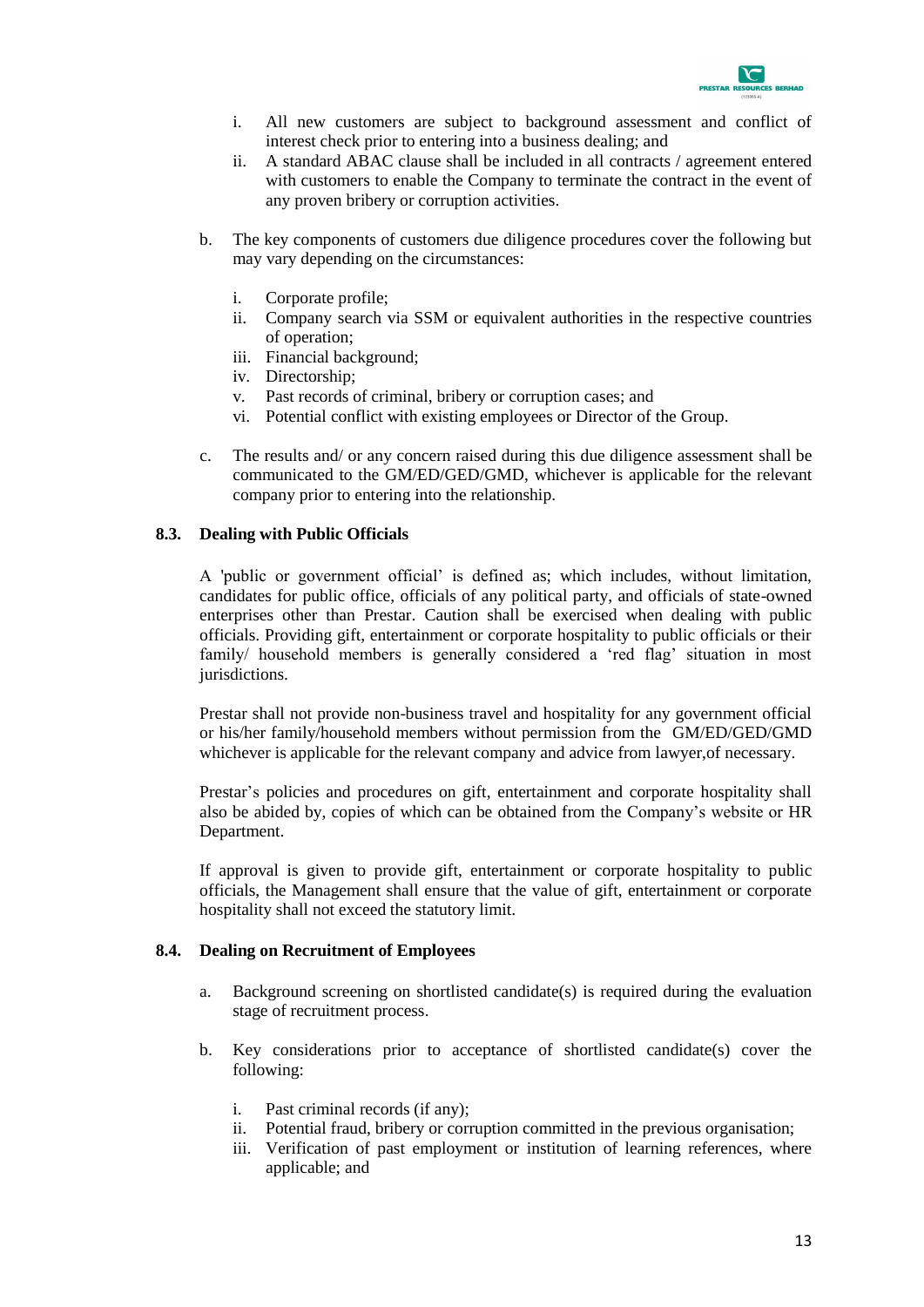

- iv. Conflict of interest, i.e. relationship with any employee, vendor, customer or Director of the Group.
- c. Recruitment due diligence result shall be vetted by the GM/ED/GED/GMD,whichever is applicable for the relevant company,prior to acceptance of the candidate.
- d. Newly recruited employee(s) shall be provided with an onboarding programme, including the briefing on Prestar's ABAC Policy & Guidelines and CoC. The employee is also required to declare on their adherence to the ABAC Policy & Guidelines requirements via *Appendix A for Employee ABAC Declaration Form.*

#### <span id="page-16-0"></span>**9.0 Reporting Procedure**s **on Suspected Bribery or Corruption Activities**

Reference shall be made to the *Whistleblowing Policy & Guidelines Document* pertaining to reporting procedures on suspected bribery or corruption activities.

Whistleblowers are encouraged to report in good faith or to raise a concern about any attempted, suspected and actual bribery or corruptions activities that violates to the Policy & Guidelines at the earliest possible stage.

Upon making a disclosure in good faith, based on reasonable grounds and in accordance with the procedures pursuant to the *Whistleblowing Policies & Guidelines Document*, the whistleblower shall be protected from any form of retaliation within the Group.

#### <span id="page-16-1"></span>**9.1. What to Report**

The key information or documents below are to be provided by the whistleblower to facilitate further investigation, if required:

- a. Whistleblower's contact information
	- i. Name (\*)<br>ii. Designatie
	- Designation
	- iii. Contact Number
	- iv. Email Address (\*)
- b. Suspect's information
	- i. Name
	- ii. Designation
	- iii. Contact Number
	- iv. Email Address
- c. Complaints / concerns
	- i. Incident date<br>ii. Affected nart
	- Affected parties
	- iii. Incident or event location
	- iv. Supporting documents (where applicable)
	- v. Other details or information which may assist the investigation

\* *May leave the information blank if the whistleblower wishes to remain anonymous*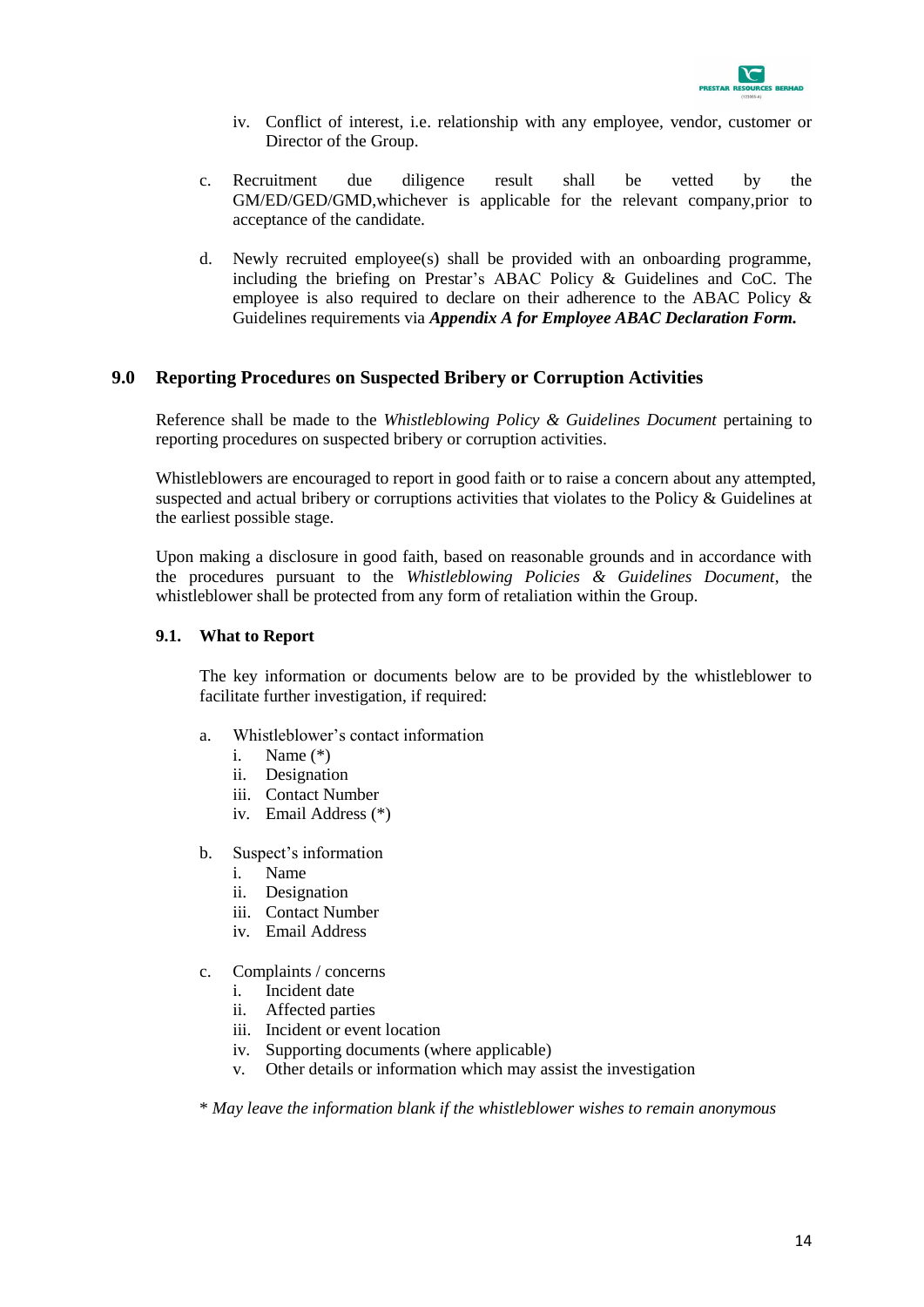

#### <span id="page-17-0"></span>**9.2. How to Report**

Whistleblowers shall report their concerns using the reporting channels as stated in the *Whistleblowing Policies & Guidelines Document*, which is available on the Company's website.

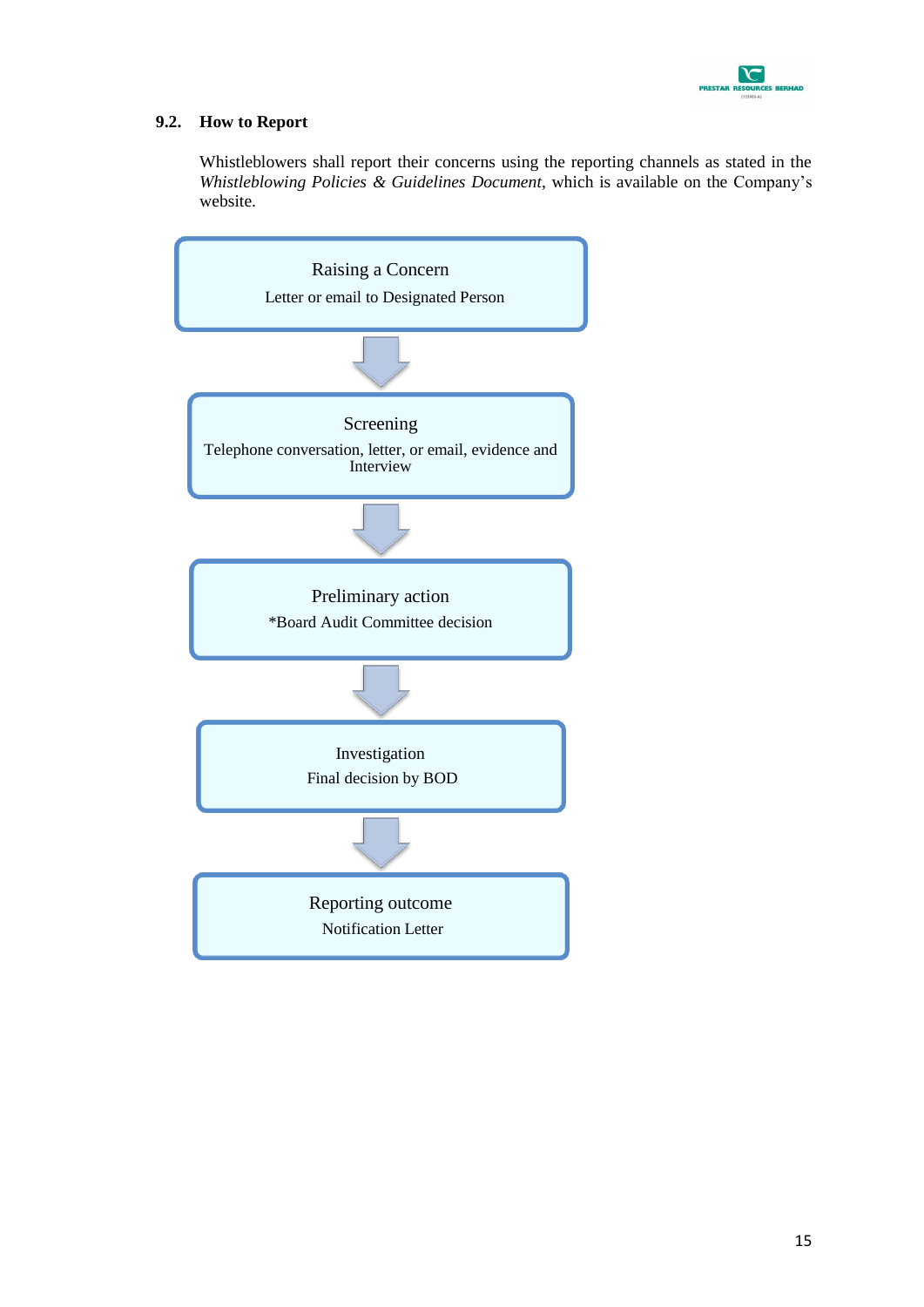

#### <span id="page-18-0"></span>**10.0 Internal / External Assessment**

- a. As part of the internal monitoring process, GHR shall review the underlying controls of ABAC and identify any non-compliance incidences on a regular basis.
- b. If any of Prestar Group's key stakeholders as defined in Clause 8.0 are found to have breached any ABAC rules and regulations or this Policy & Guidelines, such breach may result to the following actions taken:

| <b>Key stakeholders</b> | <b>Actions taken</b>                                               |  |  |
|-------------------------|--------------------------------------------------------------------|--|--|
| Employee                | Disciplinary action by Prestar Group in accordance with the CoC of |  |  |
|                         | Prestar which includes termination of employment.                  |  |  |
| Vendor/<br>agents/      | Subjected to BOD's approval, retain business dealings;             |  |  |
| customers               | ii. Discontinue business dealings with immediate effect;           |  |  |
|                         | iii. Termination of contract with immediate effect; or             |  |  |
|                         | iv. Legal proceedings if required.                                 |  |  |
|                         |                                                                    |  |  |

#### <span id="page-18-1"></span>**11.0 Training and Awareness Programme**

- a. Annual training and awareness programme on ABAC shall be provided to Prestar's employees and key stakeholders as defined in Clause 8.0, as appropriate to their roles and taking into account the bribery risk assessment.
- b. Updates on this Policy & Guidelines with regards to its content as well as regulatory requirement affecting the ABAC practices shall be communicated to Prestar's employees and key stakeholders, defined in Clause 8.0.